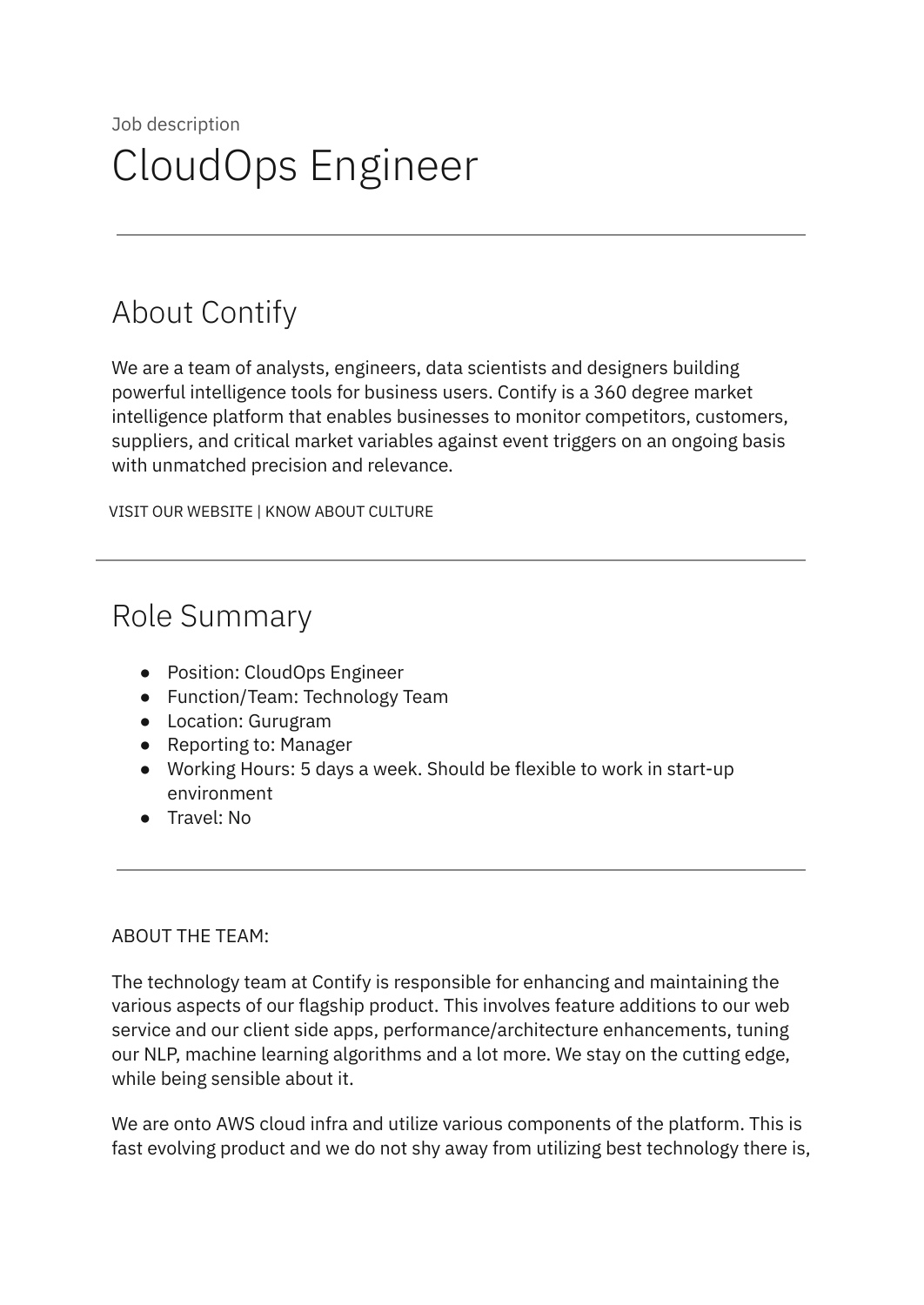for delivering best product for our clients. It is a team of young engineers who are passionate about product and enthusiastic about technology and problem solving.

#### About the role:

#### RESPONSIBILITIES:

- Taking care of the AWS Cloud Infrastructure (Provisioning/Alerting/Monitoring etc.)
- Establishing SLAs with stakeholders and maintaining the same
- Creating Architecture Roadmap with Product and Management Teams
- Putting out Documentation/Presentations on Architecture and Compliances
- Participating in RFPs for Clients with Sales/Solutions teams
- Helping Clients with any infrastructure related Questions/information
- Maintaining Systems Secure, Quick Turnaround for reported Vulnerabilities

#### CURRENT TECHNOLOGY STACK

- AWS
- Python and Django are our primary tools.
- PostgreSQL as our database.
- Apache Solr for search.
- AngularJS and jQuery for client-side magic.
- OS Fedora Linux
- We love trying out new things and are open to adopting new tools/frameworks if their practicality for the job at hand can be proved

#### DESIRED SKILLS AND EXPERIENCE:

- Engineering Graduate (preferably computer science) with 7+ years of hands-on experience AWS Platform
- Must have handled the AWS Infrastructure